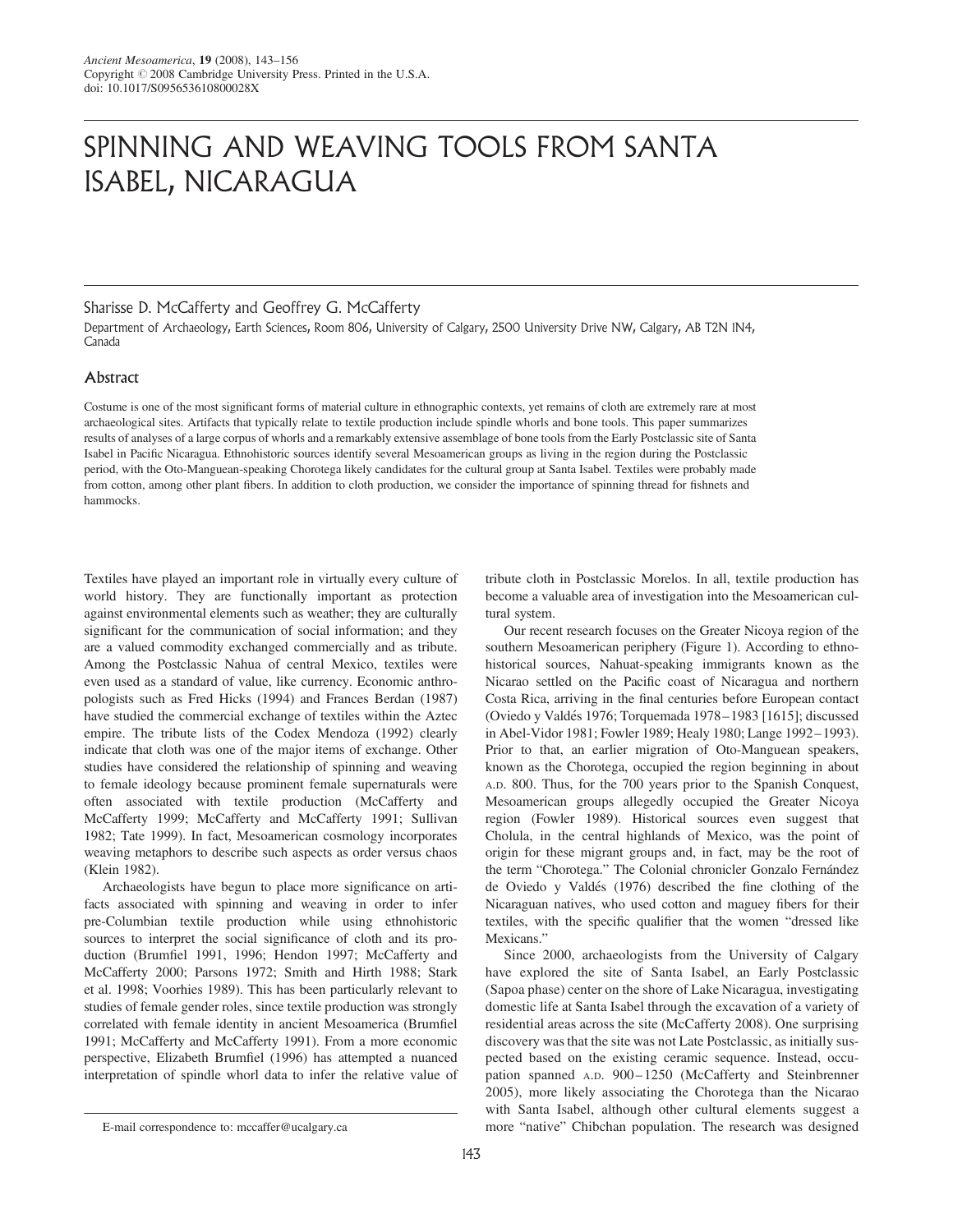

Figure 1. Map showing location of Santa Isabel in Greater Nicoya, prepared by Larry Steinbrenner.

to sample a range of archaeological house lots to approximate a demographic profile of the community. After four seasons of fieldwork, we have identified numerous house floors, cooking areas, and midden deposits, along with hundreds of thousands of artifacts. While the inference of Mesoamerican ethnicity remains problematic, we are developing an excellent database with which to discuss domestic life.

Previous work at Santa Isabel was directed by Gordon Willey and Albert Norweb in 1959 and 1961 and published by Paul Healy (1980). More recently, Karen Niemel (2003) included the site in a regional settlement-pattern survey in which Santa Isabel was identified as the paramount center during the Postclassic period. In 2000, we conducted a brief season at Mound 3 (Locus 1) in the site center, with five stratigraphic pits. From 2003 through 2005, we continued at Mounds 1, 3, 5, 6, and 8 to open a total of 110 m<sup>2</sup>. Additionally, a 10 m grid of shovel tests provided contextual data over about 5 ha and served to identify promising excavation areas (Figure 2).

Locus 1 consists of Mound 3, a low but extensive residential mound that featured the only evidence of a plaster floor, as well as objects of exotic material and craftsmanship. Locus 2 includes Mound 6, not previously identified by Willey's original investigation. It includes several superimposed floors of packed earth and remains of wattle-and-daub walls. Mound 1 (Locus 4) is the tallest mound sampled, about 3 m high, and is very large in area, although modern housing inhibits extensive exploration. Locus 5 was minimally tested but featured a cluster of shoe-pot urn burials and two extended burials of an adult male and child. Locus 7 features several low mounds, including Mound 8, where several excavation units were placed, and featured a hearth with charred jocote seeds.

As a result of these excavations, we have recovered a rich assemblage of domestic artifacts, including many objects related to spinning and weaving. This study will consider spindle whorls and bone tools.

## SPINDLE WHORLS

Spindle whorls are one of the prominent artifact classes found in Postclassic Mesoamerica. A working assumption is that the dimensions and shape of whorls are related to their function as flywheels during the act of twisting raw fiber into thread (McCafferty and McCafferty 2000). In an extensive study of approximately 1,000 whorls from the central Mexican site of Cholula, we have developed a methodology for measuring whorls, including diameter, height, shape (defined as the ratio of height to diameter), weight, and hole size. These different parameters result in a typology that has been used across cultures to infer the type of fiber spun and the spinning method employed (Beaudry-Corbett and McCafferty 2002; McCafferty and McCafferty 2000).

Seventy-three whorls have been recovered during the four field seasons, resulting in a density estimate of .45 per  $m<sup>2</sup>$  of excavation (Table 1). The Santa Isabel materials included both perforated disks  $(n = 44 \; [60\%])$  and modeled whorls  $(n = 26 \; [36\%])$ ; Figure 3). Two additional whorls were made of greenstone, and a large bone whorl was recovered. The perforated disks were created by reworking a potsherd into a circular form by chipping, drilling, and then grinding the edges to a smooth finish. Numerous unfinished whorls were found showing stages in the production process, either with roughly chipped sides or incomplete drilling of the center hole (Figure 4). Other whorls were modeled from clay to the desired form and often slipped. No molds for spindle whorls were found, and the relative lack of evidence for ceramic production at the site suggests that the modeled whorls may have been produced elsewhere.

The diameter of the perforated worked sherd whorls ranged from 2.1 cm to 5.4 cm, with the greatest concentration between 2 cm and 4.9 cm. The modeled whorls, by contrast, were clustered between 3.5 cm and 5.4 cm in diameter, indicating that they were generally larger than the perforated disks (Figure 5). The greenstone whorls measured 2.9 cm and 3.5 cm in diameter, while the bone whorl measured 3.7 cm.

The perforated disk whorls were very consistent in their height measurement of between .5 cm and 1.4 cm—obviously limited by the thickness of the ceramic vessels from which they were modified (Figure 6). The modeled whorls ranged in height from 1.5 cm to 3.4 cm, with distinct concentrations between 1.5 cm and 1.9 cm and another between 2.5 cm and 3.4 cm. The heights of the greenstone whorls were 2.5 cm and 2.6 cm, while the bone whorl measured 1.3 cm in height.

The perforated sherd disk whorls had a distinctively shallow shape (calculated as the height divided by diameter) of between .10 and .39, with the mean at a ratio of about .25 m (Figure 7). One perforated disk was made from a jar rim, with the greatest shape ratio of 1.04 m; it may, however, have been a bead rather than a whorl. The modeled whorls tended to be higher, with the strongest node at .30–.39, but with shape ratios continuing steadily to .80. Technical analysis indicates that a shallow whorl tends to produce a relatively slow rotation of the spindle, while a taller whorl spins faster but for a briefer period of time. The greenstone whorls had very high shape ratios of .90 and .71, indicating that they were used for specialized spinning. The bone whorl had a shape ratio of .35.

Weight was measured for all whorls; fragmentary whorls were estimated by dividing the percentage of the fragment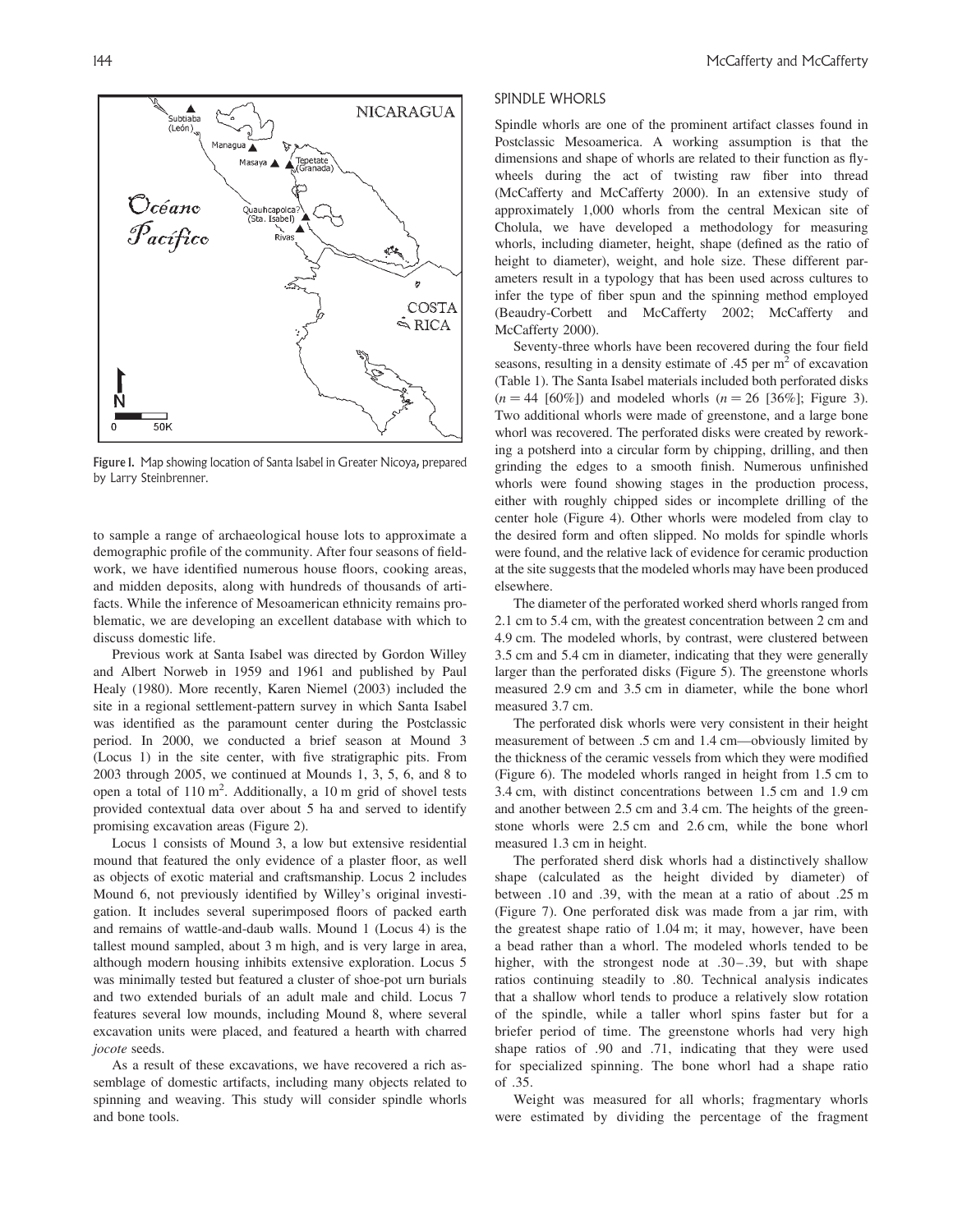

Figure 2. Santa Isabel site plan, prepared by Larry Steinbrenner.

into the existing weight. For example, if a whorl fragment weighed 2 g and was estimated to represent 40% of the original whorl, then 2 was divided by .4 to obtain a total of 5 g. Weights for the perforated sherd disks ranged from 3 g to 43 g, while the modeled whorls clustered between 20 g and 54 g, with outliers as high as 132 g (Figure 8). The greenstone whorls weighed 42 g and 48 g, while the bone whorl weighed only 14 g.

Hole size relates to the diameter of the spindle, so that the whorl can be snugly attached. Measurements were taken for both top and bottom holes, if available. The hole sizes varied from 2 mm to 10 mm, with most perforated sherd whorls' holes measuring between 4 mm and 7 mm, while the holes in modeled whorls varied from 5 mm to 9 mm (Figure 9).

Taking all of these measurements into consideration, the Santa Isabel whorls can be related to a typology established from Cholula, Mexico, using the different variables discussed (McCafferty and McCafferty 2000; Table 2). Perforated sherd disk whorls corresponded to numerous types, with the most common being types B, C, D, F, G, and H (Figure 10). Types B, C, and D are very lightweight and shallow and were likely used

for supported spinning of short staple fibers such as cotton or feathers. Type G was also important as a modeled whorl and was the most abundant type overall. Type G has a medium weight and diameter, is medium to tall in height, has a medium to high shape ratio, and has a large hole; it is a versatile whorl for both supported and drop spinning to create a variety of thread qualities using a range of fiber types. The greatest number of modeled whorls did not correspond to an established type using the Cholula classification, so a new type, type K, was defined as having a medium diameter and weight, but ultra-high height and shape ratios.

Both plain and polychrome sherds were used to fabricate the perforated worked sherd disk whorls, so decoration does not seem to have been a consideration. The modeled whorls were occasionally decorated with crude incising on the flat surface (Figure 11). Incised decorations included geometric patterns and circle motifs. Two whorls had a woven motif, identical to the Mixteca-Puebla stylistic representation for textiles (McCafferty and McCafferty 2006). Another whorl fragment may depict the eye and upturned snout of a reptile. Others use a "ladder" motif to divide the whorl into quadripartite spaces.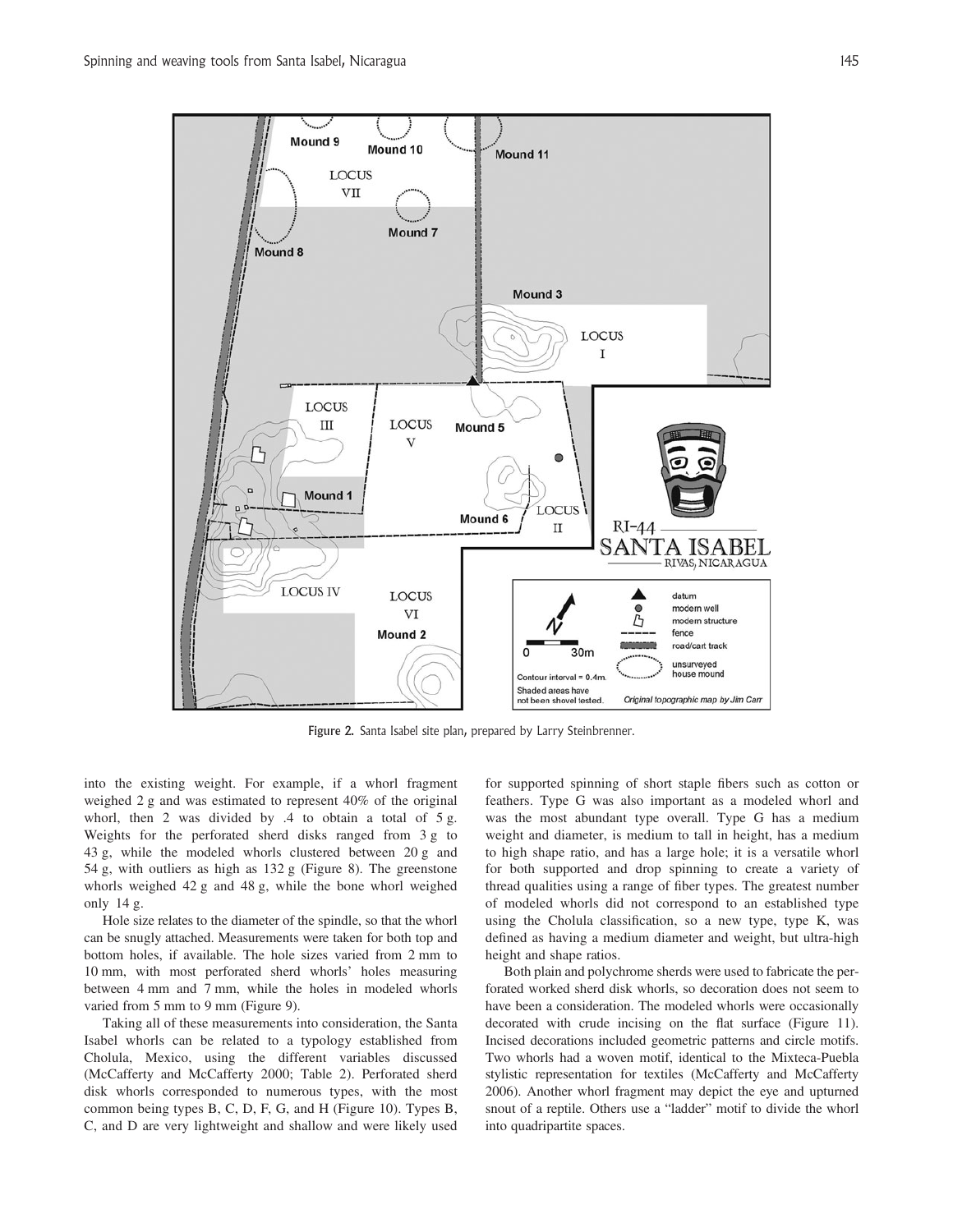$\equiv$ 

Table 1. Santa Isabel spindle whorls

| Object #     | Provenience                     | Diameter (cm) | Height (cm)       | Shape ratio              | Weight $(g)$   | Hole (cm)                | Type                           | Form                     | Material<br>$PD =$ perforated disk<br>$M =$ modelled |
|--------------|---------------------------------|---------------|-------------------|--------------------------|----------------|--------------------------|--------------------------------|--------------------------|------------------------------------------------------|
| 00.1.112     | N11 E30                         | 3.3           | 1.3               | .39                      | 13             | 0.7                      | F2                             | $\overline{4}$           | PD                                                   |
| 00.1.135.144 | <b>N20 E30</b>                  | 2.9           | 0.7               | .22                      | $\overline{4}$ | 0.3                      | B <sub>2</sub>                 | 4                        | PD                                                   |
| 00.1.135.143 | N <sub>20</sub> E <sub>30</sub> | 3.9           | 0.8               | .19                      | 15             | 0.6                      | D <sub>3</sub>                 | $\overline{4}$           | PD                                                   |
| 00.1.122.186 | N21 E5                          | 7.8           | 3.1               | .39                      | 68             | 0.9                      | $\qquad \qquad$                |                          | М                                                    |
| 00.1.015.249 | N10 E10                         |               | $\hspace{0.05cm}$ | $\overline{\phantom{0}}$ |                | 0.5                      | $\overbrace{\phantom{123221}}$ | $\overline{\phantom{0}}$ | $\mathbf M$                                          |
| 00.1.179.241 | N30 E40                         | 3.7           | 1.3               | .35                      | 14             | 0.7                      | F <sub>2</sub>                 | 6a                       | Bone                                                 |
| 00.1.184.30  | N21 E7                          | 4.8           | 1.9               | .39                      | 21             | 0.8                      | G                              | 2 <sub>b</sub>           | $\mathbf M$                                          |
| 00.1.000.01  | surface                         | 6.0           | 2.6               | .42                      | 50             | 0.9                      | J1                             | 6b                       | $\mathbf M$                                          |
| 00.1.028.28  | <b>N20 E10</b>                  | 4.6           | 1.2               | .26                      | 43             | 0.7                      | G                              | $\overline{4}$           | PD                                                   |
| 03.2.001.88  | surface                         | 4.3           | 0.8               | .19                      | 17             | 0.7                      | H                              | 4                        | ${\rm PD}$                                           |
| 03.2.001.168 | surface                         | 2.9           | 0.8               | .28                      | $\overline{4}$ | 0.8                      | B <sub>3</sub>                 | 4                        | PD                                                   |
| 03.2.014.5   | S20 W10                         | 3.9           | 0.7               | .18                      | 10             | 0.4                      | D <sub>3</sub>                 | 4                        | PD                                                   |
| 03.2.054.1   | <b>S10 E0</b>                   | 2.7           | 0.7               | .26                      | 8              | $\overline{\phantom{m}}$ | B                              | 4                        | ${\rm PD}$                                           |
| 03.2.068.6   | S30 E20                         | 4.8           | 1.1               | .23                      | $28\,$         | 0.9                      | G                              | 4                        | PD                                                   |
| 03.2.073.1   | S60 E20                         | 3.6           | 0.6               | .17                      | 5              | 0.6                      | А                              | 4                        | PD                                                   |
| 03.2.180.13  | S75 E45                         | 2.6           | 0.9               | .35                      | 8              | 0.4                      | B <sub>2</sub>                 | 4                        | ${\rm PD}$                                           |
| 03.2.210.5   | S60 E55                         | 2.1           | 1.1               | .52                      | $\overline{4}$ | 0.6                      | $\mathsf{C}$                   | 4                        | PD                                                   |
| 03.2.214.18  | S65 E55                         | 3.8           | 1.5               | .39                      | 25             | 0.8                      | G                              | 4                        | PD                                                   |
| 03.2.1153.9  | S60 E51                         | 5.4           | 0.9               | .17                      | 25             | 0.6                      | Η                              | 4                        | ${\rm PD}$                                           |
| 03.2.1156.12 | S60 E51                         | 2.4           | 0.6               | .25                      | $\overline{4}$ | 0.5                      | E1                             | 4                        | ${\rm PD}$                                           |
| 03.2.1700.17 | S61/62 E52                      | 2.2           | 0.5               | .23                      | 3              | 0.3                      | B1                             | 4                        | PD                                                   |
| 03.2.1555.10 | S62 E51                         | 5.3           | 1.0               | .19                      | 32             | 0.6                      | H                              | 4                        | ${\rm PD}$                                           |
| 03.2.1559.4  | S62 E51                         | 3.4           | 1.1               | .32                      | 14             | 0.5                      | F1                             | 4                        | PD                                                   |
| 03.2.1186.5  | S65 E65                         | 4.5           | 1.1               | .24                      | 25             | 0.8                      | ${\rm G}$                      | 4                        | PD                                                   |
| 03.2.1671.3  | S70 E46                         | 4.1           | 0.6               | .15                      | 10             | 1.0                      | D <sub>3</sub>                 | $\overline{4}$           | ${\rm PD}$                                           |
| 03.2.068.7   | S30 E20                         |               | 1.9               | $\overline{\phantom{0}}$ |                |                          |                                | $\overline{\phantom{0}}$ | $\mathbf M$                                          |
| 03.2.084.4   | S0 E30                          | 4.1           | 1.6               | .39                      | 24             | $\overline{\phantom{m}}$ | G                              | 1 <sub>b</sub>           | М                                                    |
| 03.2.1276.5  | S70 E61                         | 3.8           | 1.5               | .39                      | 21             | 0.7                      | G                              | $\overline{4}$           | $\mathbf M$                                          |
| 03.2.127.1   | S60 E40                         | 4.7           | 1.8               | .38                      | 32             | 0.6                      | G                              | 6                        | $\mathbf M$                                          |
| 03.2.128.19  | S60 E40                         | 4.0           | 3.1               | .78                      | 17             | 0.7                      | K                              | 3d                       | M                                                    |
| 03.2.146.7   | S50 E30                         | 4.1           | 3.2               | .78                      | 26             | 0.8                      | $\rm K$                        | 11d                      | $\mathbf M$                                          |
| 03.2.168.23  | S20 E45                         | 4.2           | 3.4               | .81                      | $42\,$         | $0.8\,$                  | K                              | 11d                      | M                                                    |
| 03.2.1093.3  | S60 E39                         | 4.5           |                   |                          | 70             | 0.6                      | K                              | 11d                      | М                                                    |
| 03.2.1204.8  | S61 E40                         | 3.8           |                   |                          | $22\,$         | 0.6                      | K                              | 11d                      | $\mathbf M$                                          |
| 03.2.1706.4  | S61 E51                         | 5.0           | 3.3               | .66                      | $50\,$         | 0.7                      | $\rm K$                        | 9d                       | $\mathbf M$                                          |
| 03.2.1700.16 | S61/62 E52                      | 3.7           | $3.0\,$           | .81                      | 49             | 0.5                      | K                              | 12c                      | $\mathbf M$                                          |
| 03.2.1125.18 | S69 E60                         | 4.7           | 1.5               | .32                      | 36             | $\overline{\phantom{0}}$ | G                              | $\overline{\phantom{m}}$ | $\mathbf M$                                          |
| 03.2.1706.5  | S61 E51                         | $3.5$         | 2.5               | .71                      | 42             | 0.7                      | K                              | 11d                      | Greenstone                                           |
| 03.2.1189.1  | S65 E55                         | 4.8           | 2.7               | .56                      | 33             | 0.8                      | K                              | 11d                      | $\mathbf M$                                          |
| 04.2.061.03  | S63 E51.5                       | 4.6           | 1.0               | .22                      | 31             | 0.6                      | H                              | $\overline{4}$           | ${\rm PD}$                                           |
| 04.2.442.01A | S72 E66                         | 4.6           | 3.2               | .70                      | 41             | 0.4                      | $\rm K$                        | $9d$                     | $\mathbf M$                                          |
| 04.1.425.05  | N22 E6                          | 4.2           | 2.8               | .67                      | 34             | 0.5                      | K                              | 9d                       | $\mathbf M$                                          |
| 04.1.203.01  | N23 E5                          | 3.9           | 1.0               | .26                      | 16             | 0.5                      | D <sub>3</sub>                 | $\overline{4}$           | PD                                                   |
| 04.1.025.05  | N20 E5                          | 2.4           | 1.7               | .71                      | $\tau$         | 0.3                      | $\mathbf C$                    | 4                        | ${\rm PD}$                                           |
| 04.1.385.08  | N25 E11                         | 4.0           | $1.0\,$           | .25                      | 24             | 0.5                      | ${\bf G}$                      | 4                        | PD                                                   |
| 04.5.069.01  | S11 E15                         | 2.9           | 0.6               | .21                      | 7              | $0.2\,$                  | B <sub>2</sub>                 | 4                        | ${\rm PD}$                                           |

**Continued**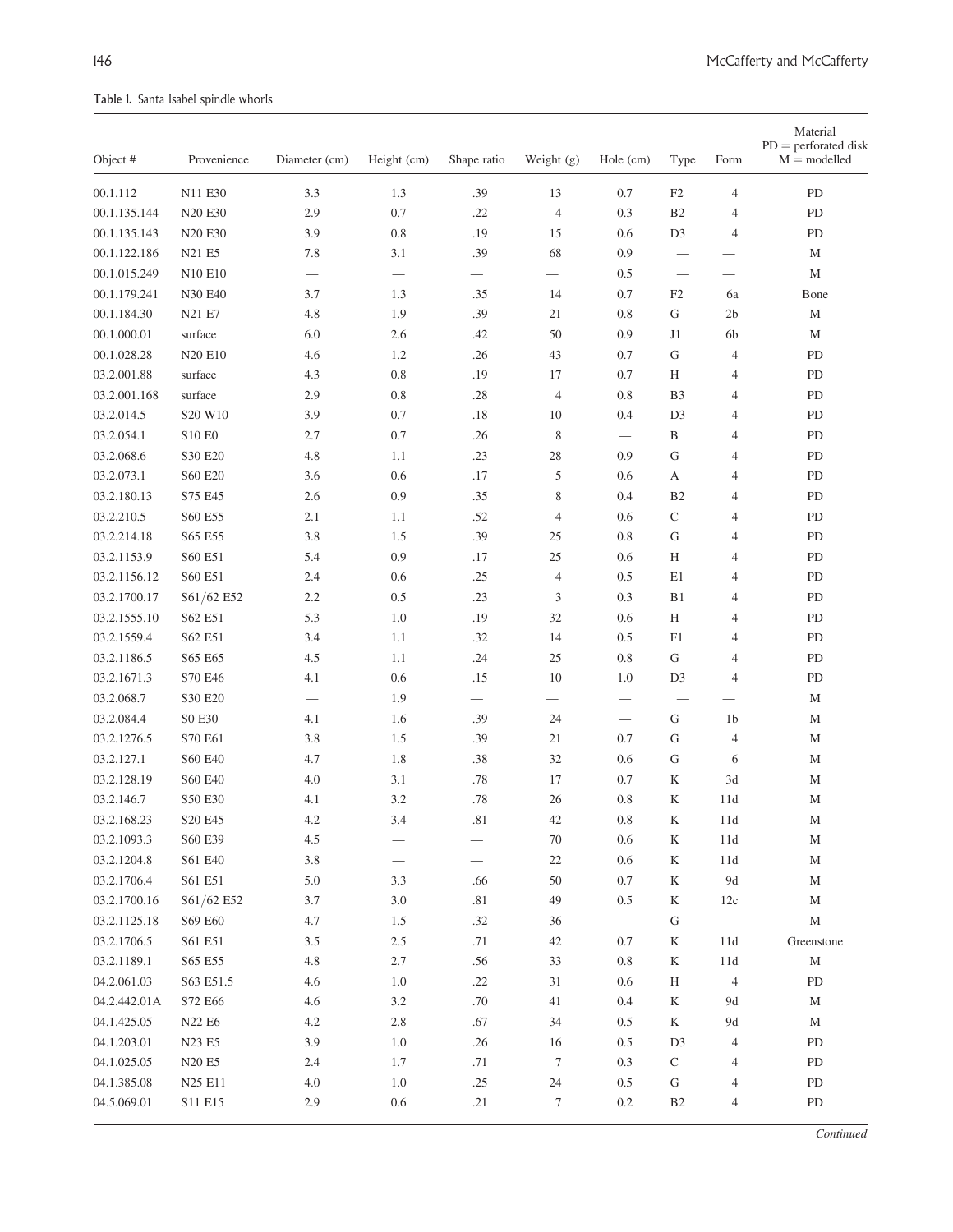|  | Table 1. Continued |
|--|--------------------|
|  |                    |

| Object #    | Provenience    | Diameter (cm) | Height (cm) | Shape ratio | Weight (g) | Hole (cm)                       | Type                            | Form           | Material<br>$PD =$ perforated disk<br>$M =$ modelled |
|-------------|----------------|---------------|-------------|-------------|------------|---------------------------------|---------------------------------|----------------|------------------------------------------------------|
| 04.1.262.06 | N22 E4         |               | 1.1         |             |            |                                 |                                 | $\overline{4}$ | PD                                                   |
| 04.1.302.14 | N19 E13        |               | 0.9         |             |            |                                 |                                 | 4              | PD                                                   |
| 04.1.83.02  | N20 E7         |               | 0.9         |             |            | $\hspace{0.1mm}-\hspace{0.1mm}$ | $\qquad \qquad$                 | $\overline{4}$ | PD                                                   |
| 04.1.124.04 | N21 E5         | 4.5           | 1.0         | .22         | 28         | 0.5                             | G                               | $\overline{4}$ | PD                                                   |
| 04.1.165.02 | N22 E6         | 3.3           | 0.8         | .24         | 12         | 0.3                             | D2                              | $\overline{4}$ | PD                                                   |
| 04.1.003.05 | N20 E12        | 3.9           | 1.4         | .36         | 16         | 0.4                             | F1                              | $\overline{4}$ | PD                                                   |
| 04.1.321.03 | <b>N20 E19</b> | 3.6           | 1.0         | .28         | 16         | 0.5                             | G                               | 4              | PD                                                   |
| 04.4.604.04 | S91 W120       | 2.8           | 0.6         | .21         | 7          | 0.2                             | B2                              | $\overline{4}$ | PD                                                   |
| 04.4.029.01 | S3 E4          | 2.5           | 1.3         | .52         | 8          | 0.4                             | $\mathsf C$                     | $\overline{4}$ | PD                                                   |
| 04.4.106    | S2 E11         | 4.5           | 2.1         | .47         | 54         | 0.5                             | ${\bf G}$                       | 2 <sub>b</sub> | $\mathbf M$                                          |
| 04.1.008.01 | N20 E12        | 3.8           | 2.7         | .71         | 39         | 0.4                             | K                               | 9d             | $\mathbf{M}$                                         |
| 04.2.063.04 | S63 E51.5      | 4.0           | 0.9         | .23         | 10         | 0.5                             | D <sub>3</sub>                  | 3a             | PD                                                   |
| 04.1.084.08 | <b>N20 E7</b>  | 3.3           | 1.3         | .39         | 20         | 0.5                             | F1                              | $\overline{4}$ | PD                                                   |
| 04.1.108.02 | N21 E12        | 2.6           | 1.7         | .68         | 28         | 0.2                             | $\rm K$                         | 2 <sub>b</sub> | $\mathbf M$                                          |
| 04.4.084.02 | S3 E11         | 7.6           | 2.0         | .26         | 132        | 0.9                             | I                               | $\overline{2}$ | $\mathbf{M}$                                         |
| 04.000.30   | surface        | 2.5           | 2.6         | 1.04        | 18         | 0.4                             | $\hspace{0.1mm}-\hspace{0.1mm}$ | 12             | PD                                                   |
| 04.000.37   | surface        | 5.0           | 1.8         | .36         | 42         | 0.4                             | G                               | $\mathfrak{2}$ | $\mathbf{M}$                                         |
| 04.000.22   | surface        | 3.8           | 1.4         | .37         | 23         | 0.9                             | G                               | $\overline{4}$ | PD                                                   |
| 04.1.382    | N25 E11        | 2.9           | 2.6         | .90         | 48         |                                 | $\rm K$                         | 1 <sub>d</sub> | Greenstone                                           |
| 04.4.124.17 | S2 E12         | 4.4           | 1.8         | .41         | 40         | 0.8                             | ${\bf G}$                       | 3c             | $\mathbf M$                                          |
| 05.1.017.01 | N21 E12        | 5.0           | 1.9         | .38         | 42         | 0.9                             | ${\bf G}$                       | 2 <sub>b</sub> | M                                                    |
| 05.1.054.01 | N21 E16        | 4.0           | 1.4         | .35         | 26         | 0.7                             | G                               | $\overline{4}$ | PD                                                   |
| 05.7.108.03 | N142 W123      | 4.4           | 1.1         | .25         | 29         | 0.6                             | G                               | $\overline{4}$ | PD                                                   |
| 05.7.142.3  | N132 109/110   | 4.2           | 1.3         | .31         | 28         | 0.7                             | ${\bf G}$                       | $\overline{4}$ | PD                                                   |
| 05.1.069.1  | N21 E16        | 2.2           | 1.1         | .50         | 4          | 0.4                             | $\mathsf{C}$                    | $\overline{4}$ | PD                                                   |

Three of the modeled whorls show wear marks on the edges, a possible indication that they were used in a spinning bowl. All three were of type K.

The most detailed discussion of spindle whorls from Nicaragua is found in Healy's analysis of Willey's materials excavated from

the Rivas region (Healy 1980:266-268). Only two modeled whorls were recovered, of which one was from Santa Isabel. They represent what would be types G and K, with the type G whorl featuring incised decoration on the flattened surface. In contrast, Healy identified 97 "perforated potsherd discs" and 20



Figure 3. Santa Isabel spindle whorls.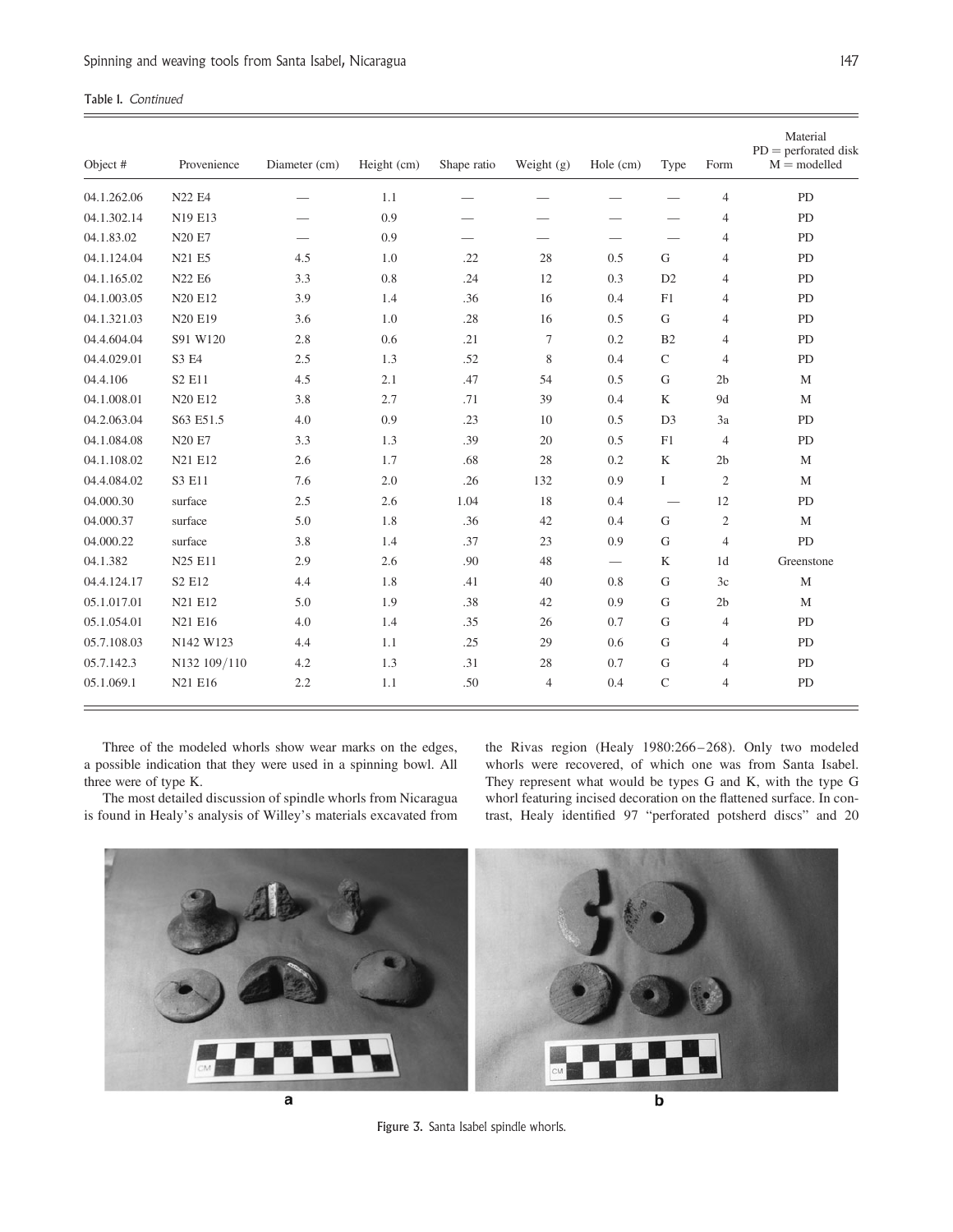

Figure 4. Production sequence of perforated disc whorls.



"partially drilled potsherd discs." While this ratio of modeled to reworked sherd whorls is considerably different from that identified in our analysis, it may be due in part to the inclusion of perforated disc pendants within the count, as suggested by Healy (1980:267). Perforated disc pendants are usually oval in



Figure 6. Graph of spindle whorl heights. Figure 9. Graph of spindle whorl hole sizes.



Figure 7. Graph of spindle whorl shape ratios.



Figure 5. Graph of spindle whorl diameters. Figure 8. Graph of spindle whorl weights.

shape, are somewhat larger than whorls, and may have one or two perforations near the edge for suspension. In our Santa Isabel analysis, perforated disc pendants were approximately 10 times more common than perforated disc whorls. However, even reducing the number of "perforated potsherd discs" by 90% still

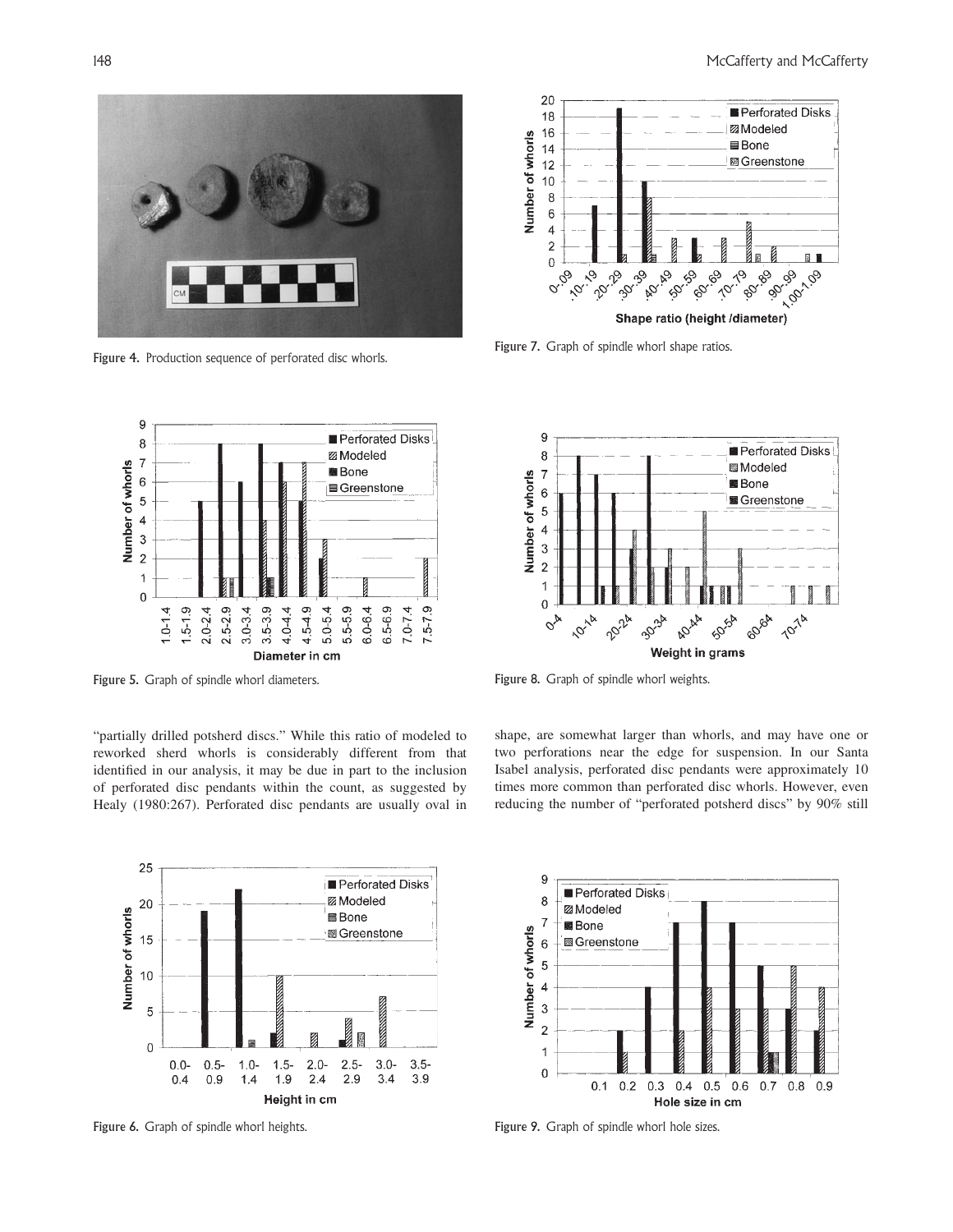| Table 2. Spindle whorl typology |
|---------------------------------|
|---------------------------------|

| Type           | Diameter       | Height       | Shape ratio | Hole Size    | Weight       |
|----------------|----------------|--------------|-------------|--------------|--------------|
| A              | $2.9 - 3.6$ cm | $4-7$ mm     | $.17 - .19$ | $6-8$ mm     | $5-7$ g      |
| B1             | $2.1 - 2.8$ cm | $7 - 11$ mm  | $.28 - .43$ | $4-6$ mm     | $4-7 g$      |
| B <sub>2</sub> | $2.2 - 2.9$ cm | $7 - 12$ mm  | $.29 - .48$ | $4-6$ mm     | $4-8$ g      |
| B <sub>3</sub> | $2.8 - 2.9$ cm | $8-11$ mm    | $.32 - .43$ | $7-8$ mm     | $6-8$ g      |
| $\mathsf{C}$   | $2.3 - 2.5$ cm | $12 - 17$ mm | $.50 - .87$ | $2-4$ mm     | $5 - 10$ g   |
| D1             | $3.0 - 3.7$ cm | $8-11$ mm    | $.21 - .33$ | $7-9$ mm     | $8 - 11$ g   |
| D <sub>2</sub> | $3.0 - 3.5$ cm | $7-11$ mm    | $.24 - .33$ | $4-6$ mm     | $7 - 10g$    |
| D <sub>3</sub> | $3.9 - 5.3$ cm | $8-11$ mm    | $.16 - .28$ | $6-9$ mm     | $10 - 13$ g  |
| E1             | $2.8 - 3.1$ cm | $10 - 14$ mm | $.33 - .40$ | $4-5$ mm     | $5-8$ g      |
| E2             | $2.8 - 3.2$ cm | $10 - 13$ mm | $.32 - .43$ | $3-6$ mm     | $5 - 10 g$   |
| E3             | $2.8 - 3.4$ cm | $11 - 13$ mm | $.30 - .46$ | $7-8$ mm     | $5-9$ g      |
| F1             | $3.0 - 3.5$ cm | $10 - 16$ mm | $.35 - .47$ | $4-6$ mm     | $10 - 15$ g  |
| F2             | $3.2 - 4.3$ cm | $10 - 14$ mm | $.32 - .43$ | $7-9$ mm     | $10 - 14$ g  |
| G              | $4.0 - 5.5$ cm | $12 - 22$ mm | $.24 - .49$ | $8 - 11$ mm  | $20 - 40$ g  |
| H              | $4.2 - 6.0$ cm | $8-10$ mm    | $.13 - .19$ | $7-9$ mm     | $20 - 36$ g  |
| $\bf{I}$       | $5.7 - 7.2$ cm | $12 - 20$ mm | $.19 - .33$ | $10 - 14$ mm | $50 - 69$ g  |
| J1             | $4.8 - 5.6$ cm | $19 - 22$ mm | $.35 - .48$ | $9 - 12$ mm  | $40 - 59$ g  |
| J2             | $5.2 - 5.7$ cm | $22 - 26$ mm | $.37 - .45$ | $11 - 13$ mm | $60 - 79$ g  |
| J3             | $5.8 - 6.4$ cm | $24 - 28$ mm | $.32 - .52$ | $11 - 12$ mm | $80 - 106$ g |
| K              | $2.9 - 5.0$ cm | $25 - 34$ mm | $.56 - .81$ | $5-8$ mm     | $22 - 70$ g  |

results in a disproportionate ratio of modeled to perforated sherd whorls, perhaps relating to the more regional database analyzed by Healy.

A rescue project at the Ometepe phase site of San Pedro Malacatoya, in the Granada district north of Santa Isabel, reports and illustrates six whorls from primary contexts such as burials and middens (Espinoza et al. 1999). Note that the name "Malacatoya" derives from the Nahuatl word "malacatl," which means spindle whorl. No descriptions were reported for the whorls, but in the publication they appear to include both reworked sherds and modeled whorls. Incising was the main decorative



Figure 10. Graph of spindle whorl types.

element. Designs included woven motifs and quadripartite patterns similar to patterns found at Santa Isabel.

Spindle whorls have also been reported from the site of Papagayo, located just over 50 km south of Santa Isabel in Costa Rica (Baudez et al. 1992:254–255). Two modeled whorls were found, one with incised decoration around the central hole. Perforated sherd discs were also found, although Claude-François Baudez et al. did not consider them whorls because of their irregular shape. Interestingly, one of the illustrated discs has the same "textile" motif on the polychrome surface as found on some of the incised whorls from Santa Isabel and on polychrome figurines, where it likely represents a costume element.

Spindle whorls have also been excavated in Cihuatan, El Salvador, an Early Postclassic site associated with the Pipil, a group of Nahua immigrants (Fowler 1989). Twenty-nine whorls were found, both mold-made and modeled, and with mold-impressed designs and black paint (Kelley 1988). No measurements were reported.

Twelve ceramic whorls were recovered from the Classic-period site of Joya de Ceren, El Salvador, which ranged from 2.2 cm to 3 cm in diameter, from 1.2 cm to 2 cm in height, from 8.5 g to 18.3 g in weight, and with a hole diameter from 5 mm to 10 mm (Beaudry-Corbett and McCafferty 2002). "From the average measurements the Ceren whorls can be described as being of very small diameter, very light weight, and high with a consistently large hole size" (Beaudry-Corbett and McCafferty 2002: 60). Marilyn Beaudry-Corbett and Sharisse McCafferty concluded that the Ceren whorls were consistent with cottonspinning whorls, and, in fact, a cotton string was found attached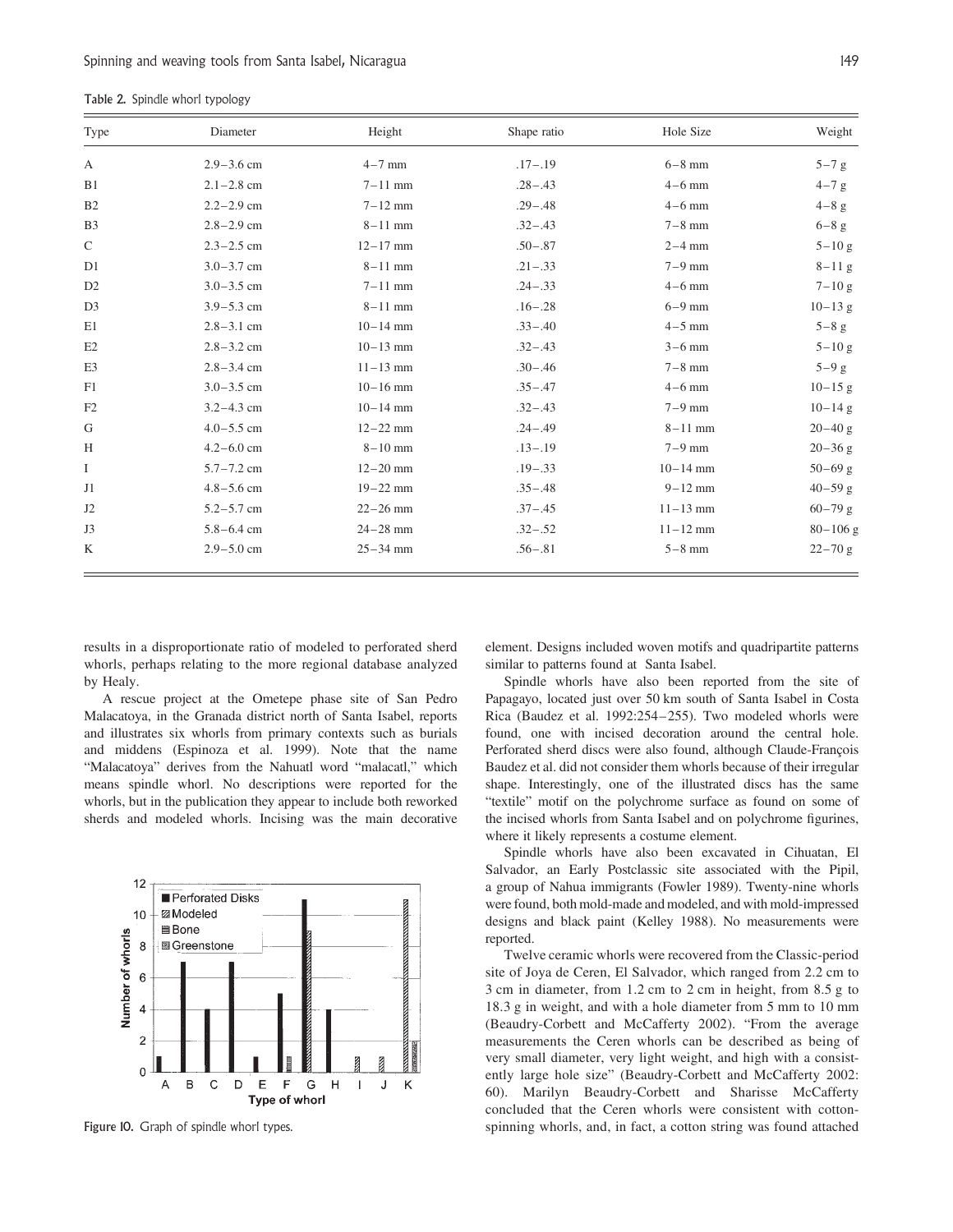to the skeleton of a duckling. A very lightweight whorl fabricated of coyol palm may indicate more specialized spinning, and a carbonized wooden spindle and bone needles rounded out the spinning-and-weaving tool kit. Carbonized remains of maguey plants suggest that maguey fiber may have also been available for spinning.

Since one of the hypotheses being tested in the Santa Isabel project relates to migration from central Mexico—and, specifically, the site of Cholula—a comparison with the Cholula whorls is appropriate. In comparison with Cholula spindle whorls, the Nicaraguan assemblage represents a far higher number of reworked sherd disks. Perforated sherds are occasionally present in Cholula assemblages, representing between 5% and 10% of all whorls. The great majority of whorls at Cholula are mold-made, with mold-impressed designs. This manufacturing technique is not found at Santa Isabel. The type K modeled whorls do not fit into any of the whorl types defined at Cholula, suggesting that a different material was being spun or that the thread was being used for a different purpose (such as fishing nets). These whorls correspond more closely to whorls from the Toluca area, known from the Codex Mendoza as an area that produced palma-fiber textiles for tribute (Berdan 1992:1:99-100). The incised designs appear on the flattened area of the Santa Isabel modeled whorls, the same design field used on the Toluca whorls.

## BONE TOOLS

Exceptional conditions at Santa Isabel have preserved dozens of bone tools that cover a wide range of activities. This includes evidence for the manufacture of bone tools—for example, deer bones that were cut perpendicularly to produce tiny fish hooks (McCafferty 2008). One hundred bone objects are interpreted as tools for textile production, including needles, small and mediumsize awls, picks, and battens (Table 3). Bone weaving tools were made of fish, mammal, and bird bone.

Needles are defined as having a small, cylindrical shaft that ranges from 2 mm to 6 mm in diameter (Figure 12). The complete needles ranged from 3.6 cm to 7.1 cm in length. Several included a complete eyelet. Small awls are defined as having a shaft diameter between 7 mm and 10 mm. Complete examples ranged from 5.7 cm to 8 cm in length, and none included an eyelet. Medium awls range in diameter from 1.1 mm to 1.6 mm. One complete example was recovered, which measured 9.4 cm in length. Needles and awls were highly polished and frequently heat-treated for added strength. Picks were generally flattened on one side and were used in weaving to lift the warp to create intricate patterns. They may also have been used as spacers for netted products. One pick measured 6.3 cm in length by 1.2 cm in width. Several fragments of bone battens were recovered. They are very flat and taper to a point. Although no complete battens were found, their sizes suggest that they were small and probably used to weave sashes or hair ribbons. Several fragments of greenstone battens were also found and were similar in size and form to the bone battens.

An unusual artifact class may be part of a composite tool, with a highly polished tip and a rectangular shaft (Figure 13). These artifacts have a uniform shape, but the distinctive polished tip looks like a tooth or claw. Evidence of a substance on the shaft may be remnants of glue, suggesting that the object was attached to a handle. We have tentatively identified these as another kind of awl, but until a better interpretation can be reached, this is simply called a composite tool.

A final tool type, designated a punch, was made out of the scapula of a midsize mammal. One end was sharpened to a point, and the thicker bone allowed for the application of force. Two were found, with the complete example measuring 9.1 cm in length and 3.3 cm in width. Other punches were made from deer antler tines.

Bone tools are rare in the archaeological record, and we have not found detailed descriptions from other sites in Central America. In their ethnoarchaeological study of the Maya, Brian Hayden and Aubrey Cannon (1984) describe and illustrate some bone tools that may correspond to the medium awls, and they identify them



Figure 11. Incised designs on modeled spindle whorls.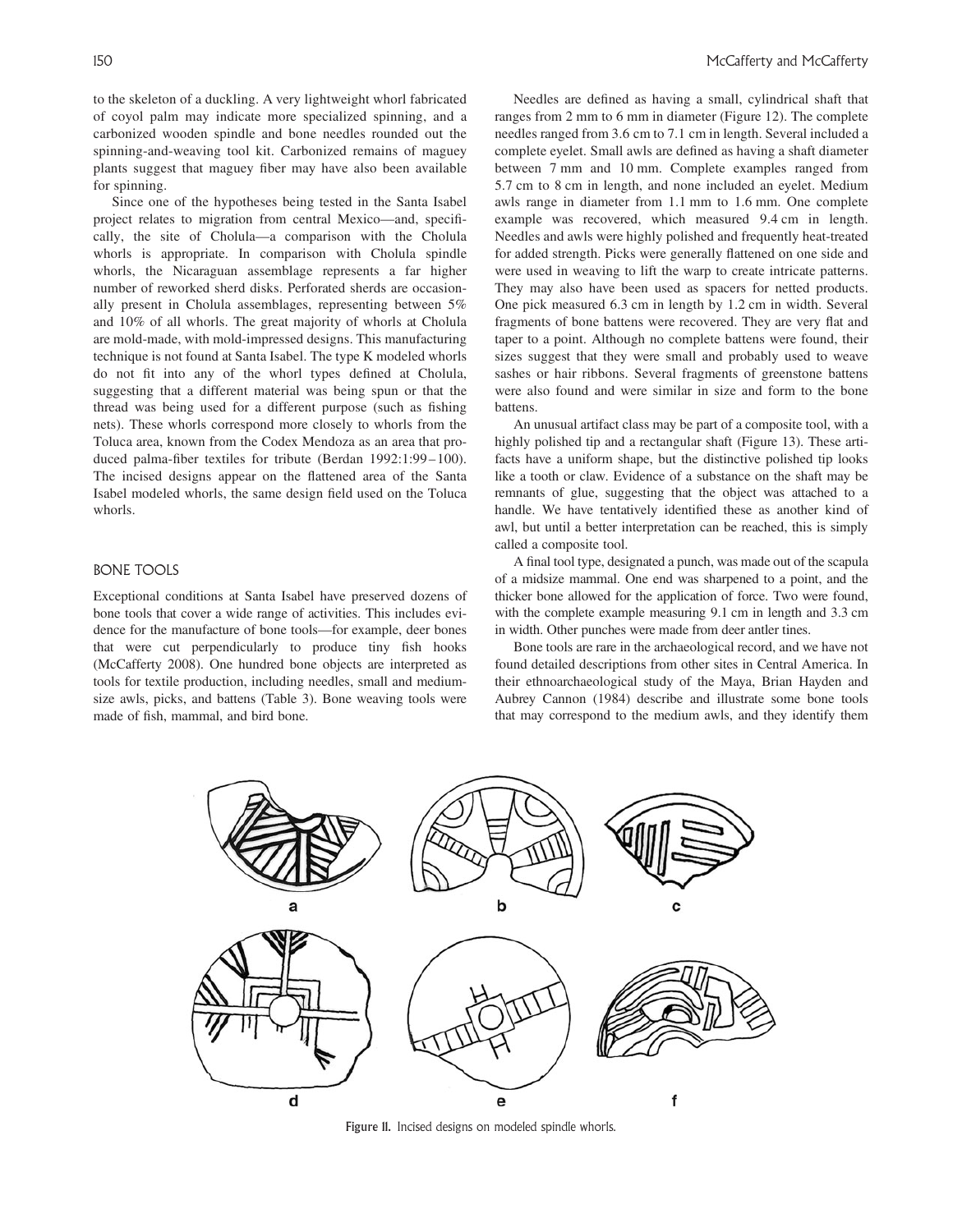# Table 3. Santa Isabel bone weaving tools

| Object #     | Provenience                                       | Length           | Width            | Material   | Tool Type                         |
|--------------|---------------------------------------------------|------------------|------------------|------------|-----------------------------------|
| 00.1.136.151 | N20 E30, L7                                       |                  |                  | mammal     | weaving pick fragment             |
| 00.1.195.148 | N30 E10, L6                                       |                  |                  |            | awl fragment                      |
| 00.1.016.150 | N <sub>10</sub> E <sub>20</sub>                   |                  |                  | mammal     | composite tool?                   |
| 03.2.1158.12 | S60 E51, L9                                       |                  |                  | fish       | weaving pick fragment             |
| 03.2.1158.14 | S60 E51, L9                                       |                  |                  | fish       | needle fragment, broken at eye    |
| 03.2.1158.15 | S60 E51, L9                                       |                  |                  | fish       | awl fragment                      |
| 03.2.1206.1  | S61 E40, L7                                       |                  |                  | fish       | needle fragment                   |
| 03.2.1206.02 | S61 E40, L7                                       |                  |                  | fish       | needle fragment                   |
| 03.2.1124.9  | S69 E60, L5                                       |                  |                  | fish       | needle fragment, broken at eye    |
| 03.2.1063.37 | S70 E60, L4                                       |                  |                  | fish       | awl fragment, tip                 |
| 03.2.1292.1  | S70 E45, L3                                       | $7.2 \text{ cm}$ | $1.0 \text{ cm}$ | fish       | weaving pick (complete)           |
| 03.2.1292.2  | S70 E45, L3                                       |                  |                  | fish       | needle fragment, tip              |
| 03.2.152.9   | S60 E50                                           |                  |                  |            | needle fragment, broken at eye    |
| 03.2.1562.1  | S62 E51, L12                                      | 4.5 cm           | $0.4 \text{ cm}$ | fish       | needle fragment (mends with .2)   |
| 03.2.1562.2  | S62 E51, L12                                      | $1.2 \text{ cm}$ | $0.4 \text{ cm}$ | fish       | needle fragment (mends with .1)   |
| 03.2.1260.4  | S70 E65, L8                                       |                  |                  | fish       | needle fragment, tip              |
| 03.2.1290.24 | S70 E45, L1                                       |                  |                  | fish       | needle fragment, tip              |
| 03.2.1202.2  | S61 E40, L3                                       |                  |                  | fish       | weaving pick fragment             |
| 03.2.1292.2  | S70 E45, L3                                       |                  |                  | bird       | needle fragment, tip              |
| 03.2.1158.15 | S60 E59, L9                                       |                  |                  | bird       | awl fragment                      |
| 03.2.1064.10 | S70 E60, L10                                      |                  |                  | mammal     | awl fragment                      |
| 03.2.1096.20 | S60 E39, L7                                       |                  |                  | mammal     | needle fragment                   |
| 03.2.1556.1  | S62 E51, L7                                       |                  |                  | mammal     | needle fragment                   |
| 03.2.1675.6  | S70 E46                                           |                  |                  | mammal     | awl fragment                      |
| 03.2.1204.7  | S61 E40, L5                                       |                  |                  | mammal     | awl fragment                      |
| 03.2.1124.16 | S69 E60, L5                                       |                  |                  | mammal     | awl fragment (mends with .17)     |
| 03.2.1124.17 | S69 E60, L5                                       |                  |                  | mammal     | awl fragment (mends with .16)     |
| 03.2.1125.7  | S69 E60, L6                                       | 9.4 cm           | $1.2 \text{ cm}$ | mammal     | awl, polished tip                 |
| 03.2.1186.2  | S65 E65, L6                                       |                  |                  | mammal     | awl, polished tip                 |
| 03.2.1259.7  | S70 E65, L7                                       |                  |                  | mammal     | weaving pick, with flattened back |
| 03.2.1295.11 | S70 E45, L4                                       |                  |                  | mammal     | needle fragment                   |
| 03.2.1210.1  | S61 E40, L9                                       |                  |                  | mammal     | awl fragment                      |
| 03.2.1555.11 | S62 E51, L6                                       |                  |                  | mammal     | awl fragment                      |
| 03.2.1097    | S60 E39, L7                                       |                  |                  | mammal     | weaving pick, flattened back      |
| 03.2.1345.8  | S59 E39, L6                                       |                  |                  | mammal     | weaving pick, flattened back      |
| 03.2.112     | S <sub>20</sub> E <sub>30</sub> , S <sub>TP</sub> |                  |                  | mammal     | weaving pick, flattened back      |
| 03.2.1273.8  | S70 E61, L4                                       |                  |                  | mammal     | weaving batten, polished          |
| 03.2.1007.1  | S60 E40, L7                                       |                  |                  | mammal     | awl                               |
| 03.2.1701.45 | $S61/62$ E52                                      |                  |                  | mammal     | awl, fire hardened                |
| 03.2.1233.14 | S65 E64, L4                                       |                  |                  | mammal     | awl                               |
| 03.2.1274.3  | S70 E61, L5                                       |                  |                  | greenstone | weaving batten                    |
| 03.2.1348.1  | S59 E39, L7                                       |                  |                  | mammal     | awl                               |
| 03.2.1673.1  | S70 E46, L4                                       |                  |                  | mammal     | needle, broken at hole            |
| 03.2.1202.1  | S61 E40, L3                                       |                  |                  | mammal     | weaving pick                      |
| 03.2.1209.11 | S61 E40, L8                                       |                  |                  | mammal     | weaving pick                      |
| 03.2.1038.17 | S60 E50, L8                                       |                  |                  | mammal     | weaving pick                      |
| 03.2.1423.13 | S71 E45, L4                                       |                  |                  | mammal     | awl                               |
|              |                                                   |                  |                  |            |                                   |

**Continued**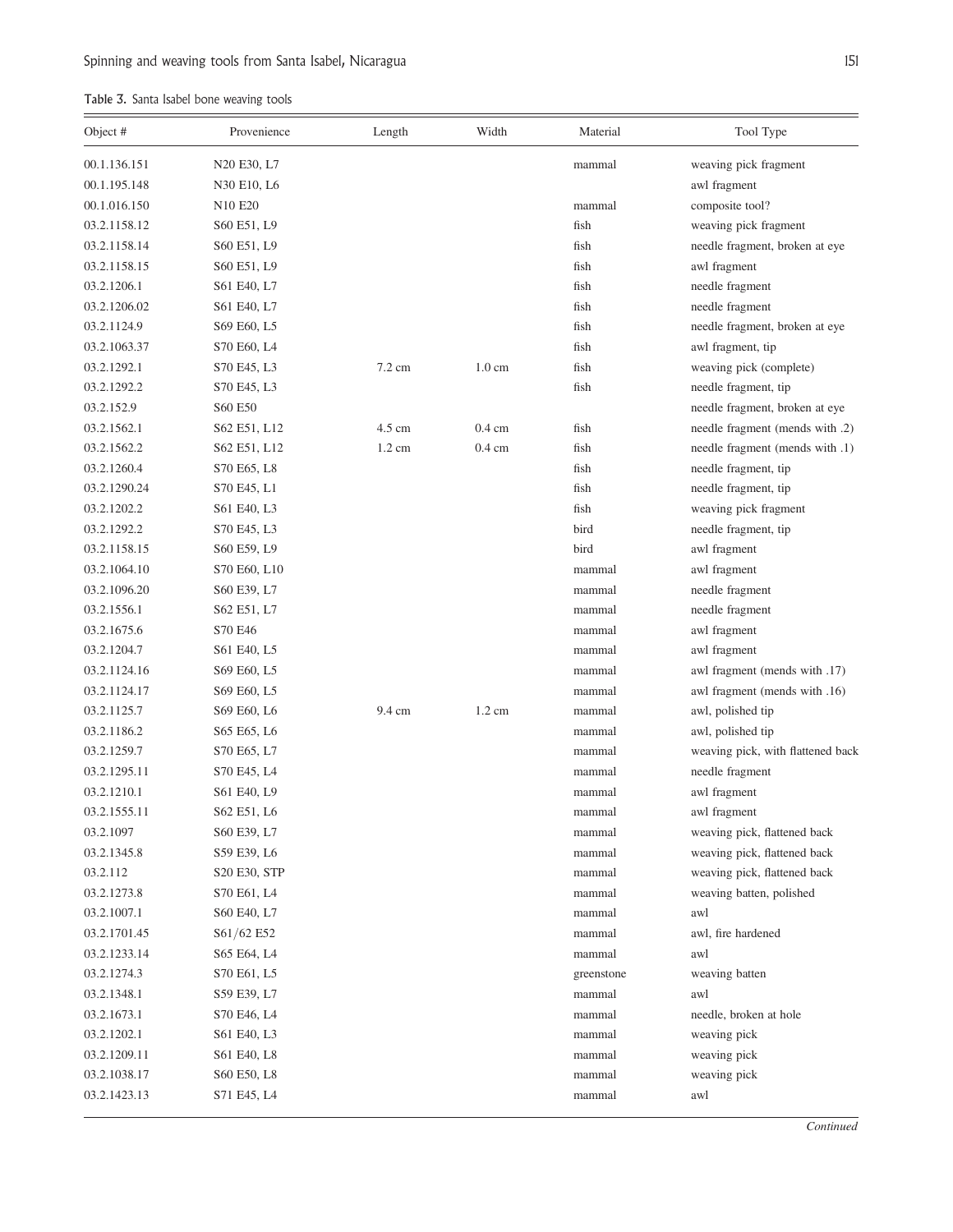Table 3. Continued

| Object #     | Provenience                                     | Length           | Width            | Material   | Tool Type                        |
|--------------|-------------------------------------------------|------------------|------------------|------------|----------------------------------|
| 03.2.174.9   | S65 E50, STP                                    |                  |                  | mammal     | awl                              |
| 03.2.1262.4  | S70 E65, L8                                     |                  |                  |            | needle                           |
| 03.2.711.2   | S62 E52, floor                                  |                  |                  | mammal     | awl                              |
| 03.2.1373.1  | S71 E61, L4                                     |                  |                  | mammal     | needle with hole                 |
| 03.2.1373.2  | S71 E61, L4                                     |                  |                  | mammal     | awl                              |
| 03.2.1637.21 | S60 E52, L8                                     |                  |                  |            | weaving pick                     |
| 04.1.124.12  | N21 E5, L4                                      |                  |                  | fish       | needle fragment                  |
| 04.1.001.02  | N20 E12, L1                                     |                  |                  | fish       | needle fragment, with eye        |
| 04.2.062.12  | N20 E8, L2                                      | 4.7 cm           | $0.5 \text{ cm}$ | fish       | awl/punch, incised (complete)    |
| 04.1.025.02  | N <sub>20</sub> E <sub>5</sub> , L <sub>5</sub> | 6.8 cm           | $0.9 \text{ cm}$ | fish       | needle, incised (complete)       |
| 04.2.062.13  | S63 E51.5, L3                                   |                  |                  | fish       | needle fragment, tip             |
| 04.2.295.06  | S72 E61, L9                                     |                  |                  | fish       | needle fragment, with eye        |
| 04.2.065.6   | S63 E51.5, L6                                   |                  |                  | fish       | needle fragment, broken at eye   |
| 04.1.142     | N21 E11, L2                                     | $4.9 \text{ cm}$ | $0.9 \text{ cm}$ | fish       | needle (complete)                |
| 04.2.422     | S73 E67, L9                                     |                  |                  | fish       | needle with eye                  |
| 04.4.562.17  | S103 W120, L3/4                                 |                  |                  | fish       | needle tip                       |
| 04.2.059.01  | S72.5 E66, L8                                   | $6.4 \text{ cm}$ | $1.3 \text{ cm}$ | fish       | weaving pick (complete)          |
| 04.1.185.6   | N21 E7, L5                                      |                  |                  | fish       | awl tip                          |
| 04.4.259     |                                                 |                  |                  | mammal     | needle, broken at eye            |
| 04.2.061     | S63 E51.5, L2                                   |                  |                  | mammal     | needle fragment                  |
| 04.1.204     | N23 E3, L4                                      |                  |                  | mammal     | awl fragment                     |
| 04.4.006     | SO E3, L6                                       |                  |                  | mammal     | needle fragment, broken at eye   |
| 04.2.062     | S63 E51.5, L3                                   |                  |                  | mammal     | weaving pick fragment            |
| 04.2.063     | S63 E51.5, L4                                   |                  |                  | mammal     | awl fragment                     |
| 04.2.244     | S71.5 E64, L4                                   | $6.3 \text{ cm}$ | $1.2 \text{ cm}$ | mammal     | weaving pick, flattened back     |
| 04.4.124     | S <sub>2</sub> E <sub>12</sub> , L <sub>4</sub> |                  |                  | mammal     | weaving batten fragment          |
| 04.3.149.01  | S39 W99, L5                                     |                  |                  | mammal     | awl fragment                     |
| 04.2.273.5   | S73 E68, L3                                     |                  |                  | greenstone | Weaving batten fragment          |
| 04.1.157.1   |                                                 |                  |                  | mammal     | awl fragment                     |
| 04.4.506.7   | S90 W120, L7                                    |                  |                  | mammal     | needle fragment                  |
| 04.1.181.1   | S3 E12, L1                                      |                  |                  | mammal     | awl fragment, tip                |
| 04.4.508     | S90 W120, L9                                    |                  |                  | mammal     | needle fragment                  |
| 04.1.025.7   | N20 E5, L5                                      | 7.0 cm           | $0.8 \text{ cm}$ | mammal     | awl fragment (2 pieces)          |
| 04.4.207     |                                                 |                  |                  | mammal     | awl fragment                     |
| 04.1.224.1   | N19 E12, L4                                     | 9.0 cm           | $0.8 \text{ cm}$ | mammal     | weaving pick (complete)          |
| 04.2.281     | S72 E61, L4                                     |                  |                  | greenstone | weaving batten fragment          |
| 04.1.001.1   | N26 E12, L1                                     | 11.7 cm          | 1.5 cm           | mammal     | weaving pick (complete)          |
| 04.2.014.1   | S72 E63/4, L4                                   |                  |                  | mammal     | weaving batten fragment          |
| 04.1.303     | N19 E13, L3                                     |                  |                  | mammal     | weaving pick fragment            |
| 04.1.185     | N21 E7, L5                                      |                  |                  |            | awl fragment                     |
| 04.1.192.01  |                                                 | 3.9 cm           | $0.9 \text{ cm}$ | fish       |                                  |
| 04.1.344.01  | N21 E10, L2                                     | 7.0 cm           | $2.1 \text{ cm}$ | mammal     | awl (complete)<br>awl (complete) |
| 04.5.108.07  |                                                 |                  |                  |            |                                  |
|              | S11 E10, L6/7                                   |                  |                  | mammal     | weaving batten fragment          |
| 04.5.108     | S11 E10, L6/7                                   |                  |                  | mammal     | composite tool (?)               |
| 05.1.073.2   | N21 E17, L4                                     |                  |                  |            | awl fragment                     |
| 05.7.024     | N122 W90, STP                                   |                  |                  | mammal     | awl fragment, incised            |

**Continued**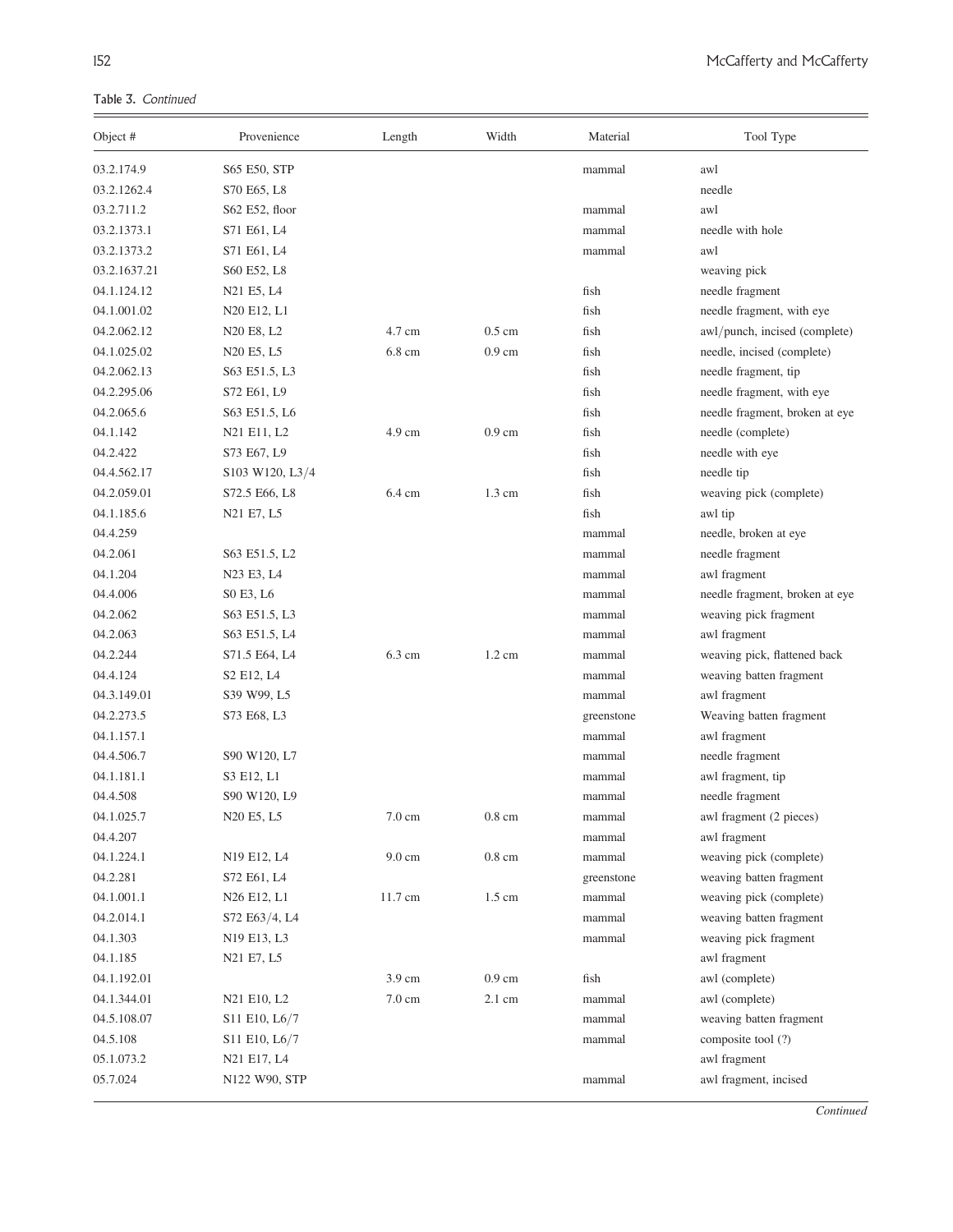|  |  |  | Table 3. Continued |
|--|--|--|--------------------|
|--|--|--|--------------------|

| Object #    | Provenience                                        | Length | Width | Material | Tool Type           |
|-------------|----------------------------------------------------|--------|-------|----------|---------------------|
| 05.1.013.1  | N21 E12, L4                                        |        |       |          | awl fragment        |
| 05.1.016.01 | N21 E12, L5                                        |        |       | mammal   | composite tool (?)  |
| 05.7.146.01 |                                                    |        |       | mammal   | tapping punch $(?)$ |
| 05.7.108.2  | N <sub>142</sub> W <sub>123</sub> , L <sub>8</sub> |        |       | mammal   | composite tool (?)  |
| 05.1.060.5  | N21 E16, F17                                       |        |       | mammal   | composite tool (?)  |
| 05.1.038.6  | N21 E13, L7                                        |        |       | mammal   | composite tool (?)  |
| 05.1.047    | N21 E13, L10                                       |        |       | mammal   | composite tool (?)  |

as corn scrapers used to remove the kernels from the cob. If this association is correct, these may not be textile instruments at all. However, to date no evidence for maize has been found among the macro-botanical remains from Santa Isabel. More detailed research is needed to further evaluate the function of these artifacts.

### DISCUSSION

The material culture of the Santa Isabel site includes a wide variety of artifact classes, including ceramic spindle whorls and bone tools. In part due to the exceptional preservation at the site, bone tools form a potentially important resource rarely found in pre-Columbian sites.

When plotted spatially, interesting patterns emerge. The 73 spindle whorls found were relatively evenly distributed among all site loci (Figure 14), proportional to the amount of excavated area. Further, 17 of the whorls were found in shovel test pits, and six were surface finds, so nearly one-third of the whorls came from outside the excavation areas. Locus 2 at Mound 6 had the greatest number of whorls but was also the site of the most intense excavation. Mound 3 (Locus 1) had the second-highest quantity and the second-highest amount of excavation. Similarly, there was no great distinction between areas with perforated disk whorls and modeled whorls, indicating no evidence for functional specialization in spinning technique or the quality of thread produced based on this distinction. Nine of 13 type K whorls were found at Locus 2, with the remainder at Locus 1, so some degree of specialization may exist if the type K whorls were used for a distinctive fiber type.

In contrast, bone tools were heavily localized, with Mound 6 (Locus 2) having the highest concentration of tools (Figure 15). It had 22 of 28 needles (79%), 24 of 37 awls (65%), 75% of all picks, and 100% of the battens. Mound 6 was clearly the center for textile production, while all mound areas participated in thread production.

In contrast, five of the seven composite tools (71%) were found at Mound 3 (Locus 1), while another was found in association with the adult burial of a possible lapidary from Mound 5. The dissimilarity in distribution pattern suggests that these composite tools were not part of the textile production tool kit and may have been used for some other specialized production.

Whorl types B, D, G, and K were the most common. Type B likely would have been used in supported spinning of short staple

fibers such as cotton to produce thin, tightly spun thread, perhaps for warp threads or fishing nets. Type D would produce a softer and more loosely spun thread of short staple length such as cotton or feathers. While feathers do not spin well by themselves, when blended with cotton they produce a soft and brightly colored thread (McCafferty and McCafferty 2000). Type G whorls are the most versatile of whorl types, useful for either drop or supported spinning, to produce a variety of twist qualities. The newly defined type K whorls do not correspond well to whorl types associated with spinning maguey, since they are lighter than maguey whorls from central Mexico (Nichols et al. 2000; Parsons 1972). The possible association with whorl types from Toluca, perhaps used for yucca, is intriguing, but since yucca is a highland, arid-environment plant, it is probably not useful for identification of the fiber material. The morphological characteristics of type K whorls are suited for drop spinning of long stable fibers, so these whorls perhaps were used for a species of agave or a similar plant.

An unusual group of artifacts found at Santa Isabel are greenstone whorls and battens. The whorls correspond to functional types G and K, and polish on the battens may indicate use wear. However, the exotic material of these objects, including the additional labor needed to produce them, suggests that they may have been valuable objects, perhaps indicative of an elevated social status ascribed to spinners and weavers. While clear evidence of spinning and weaving as gendered activities has not been established for Postclassic Nicaragua, following a Mesoamerican model, it is likely that women were the primary producers of textiles (McCafferty and McCafferty 1991). If these greenstone tools do indicate high status, this would correspond to ethnohistorical accounts that women held high social position among the Chorotega (Werner 2000). Greenstone weaving battens are known from Costa Rica (Lange 1993:283– 284, Figure 21.17a, b), including some with incised decoration reminiscent of the carved bone battens from Monte Alban's Tomb 7 (McCafferty and McCafferty 1994).

While the analysis of the material culture from the Santa Isabel project is ongoing, the rich material record that has been recovered is providing some of the most detailed information yet found for domestic life in the Greater Nicoya area and, particularly, Nicaragua (McCafferty 2008). In addition, we now have an opportunity to discuss Nicaraguan textile production at Santa Isabel and put it into a context for comparison with other sites in Central America and Mesoamerica.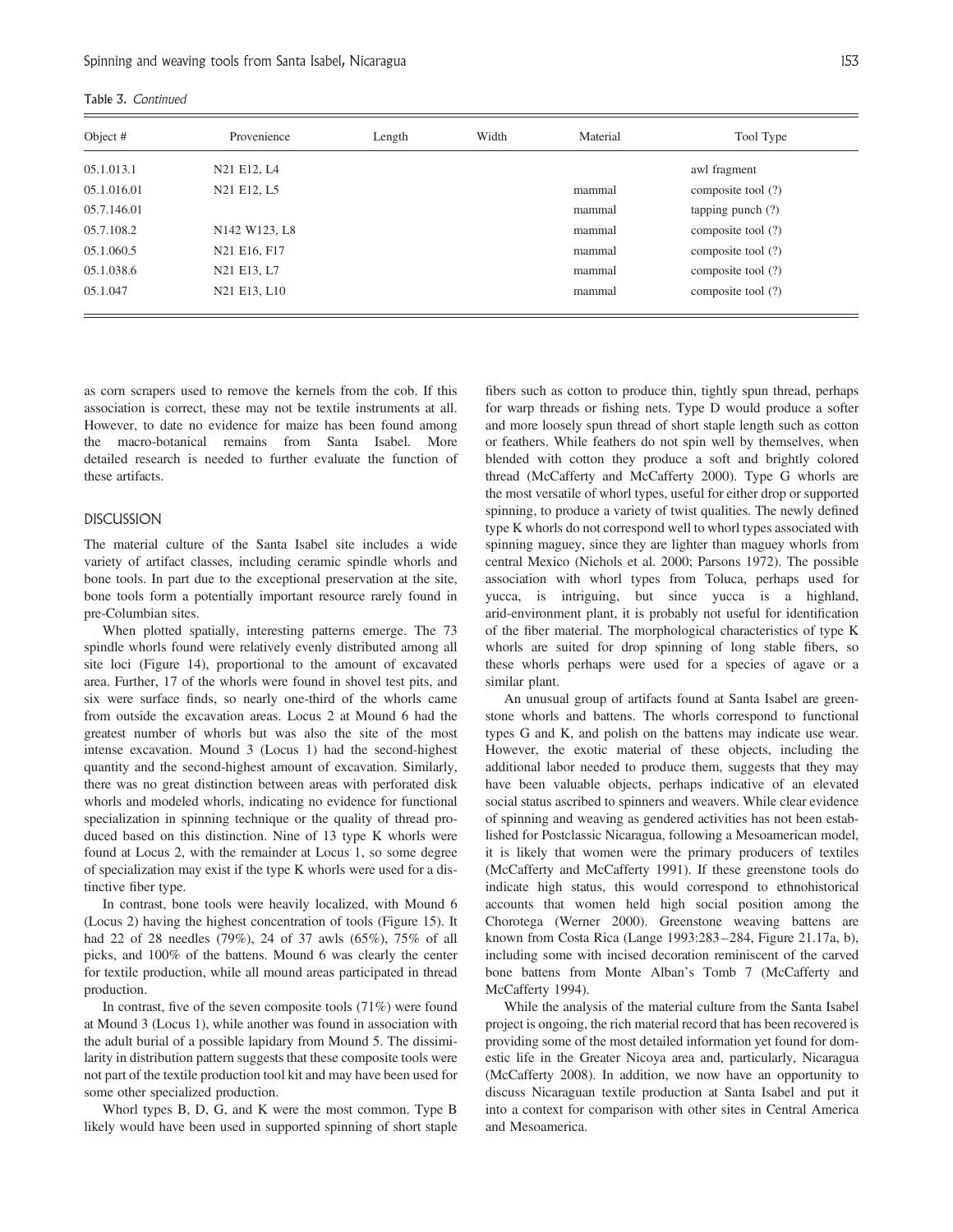



c



Figure 12. Bone weaving tools.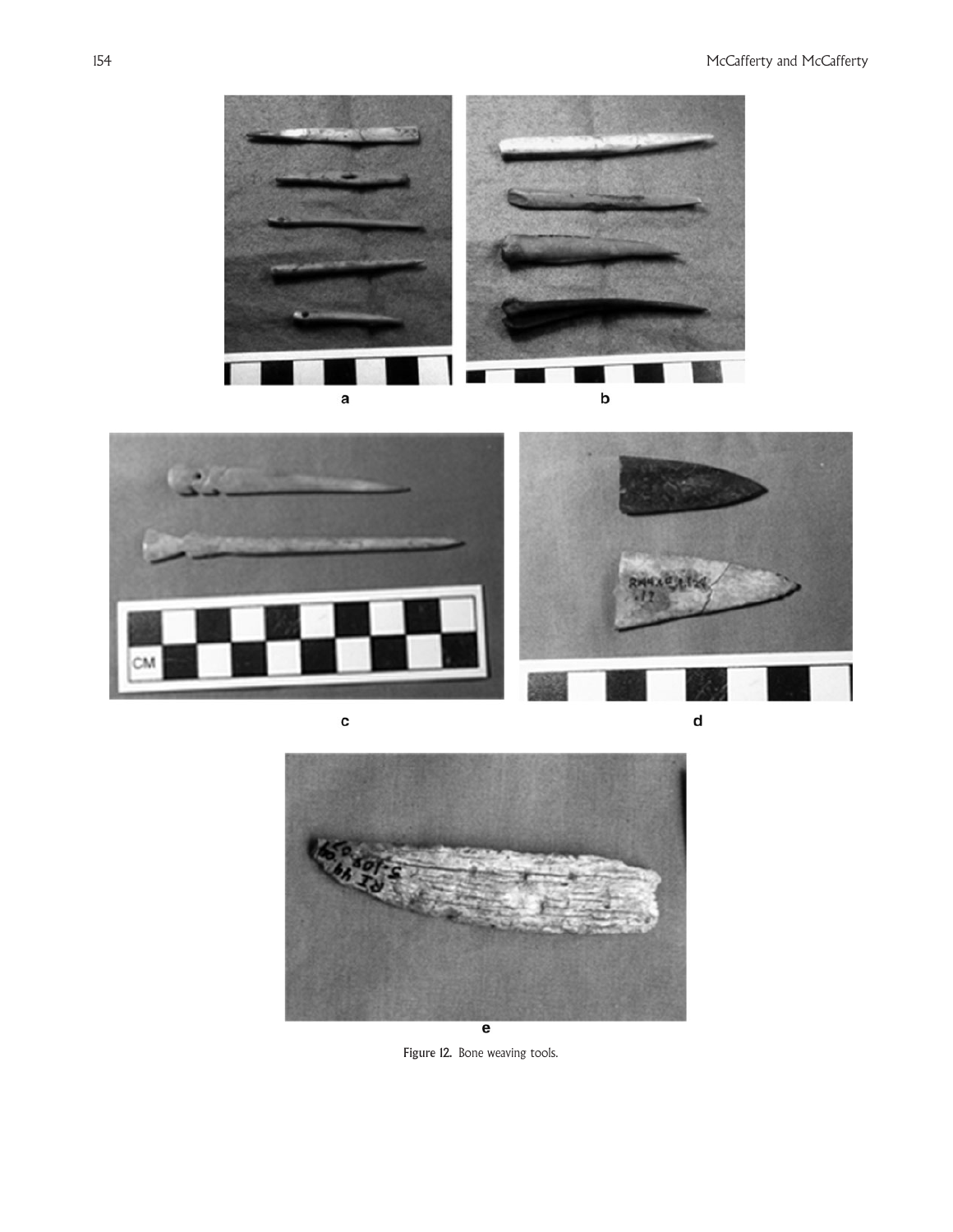





## 25 Perforated Disks **图 Modeled** 圖 Rone 20 **S**Greenstone Number of whorls 15  $10$ 5  $\pmb{0}$ Locus<sub>5</sub> Locus<sub>1</sub> Locus<sub>2</sub> Locus<sub>4</sub> Locus<sub>7</sub> Loci

Figure 14. Distribution of spindle whorls by locus.





## RESUMEN

La vestimenta es una de las formas más importantes de la cultura material en contextos etnográficos. Sin embargo debido a su limitada preservación, los restos arqueológicos de tela son escasos en la mayoría de sitios explorados. De manera recurrente, los artefactos asociados a la producción textil encontrados en contextos arqueológicos incluyen malacates para hilar y utensilios de hueso tallado. Este artículo presenta los resultados del análisis de material en una muestra de malacates y utensilios de hueso del periodo postclásico

temprano del sitio de Santa Isabel en Nicaragua. Las fuentes etnohistóricas identifican varios grupos culturales mesoamericanos en la región durante este periodo. El grupo lingüístico otomangue, llamado también chorotega, es probablemente el grupo cultural que ocupó el sitio de Santa Isabel, Nicaragua. Los textiles probablemente fueron hechos de algodón, entre otras fibras vegetales. Además de la producción textil para vestimenta, consideramos la posibilidad de la fabricación de hamacas y redes para pescar.

### ACKNOWLEDGMENTS

Funding to support the Santa Isabel Project was provided by the Social Sciences and Humanities Research Council of Canada and the University of Calgary. Permission to conduct this research was granted by the Department of Cultural Patrimony, Managua, was exceptionally helpful throughout the project. Additional logistical support by the National Museum and the Rivas Museum of Anthropology and History was of tremendous help. Many people participated in the project as consultants, including Dr. Silvia Salgado (Universidad de Costa Rica), Jorge Zambrana (Universidad Nacional Autonóma de Nicaragua), and Dr. Karen Niemel. Sharisse McCafferty, and Larry Steinbrenner served as field and lab supervisors throughout the project, while Diana Carvajal, Ulises Chávez,

Celise Chilcote, Jolene Debert, Ruth Edelstein, Deepika Fernández, Denise Gibson, Bryanne Hoar, Alyssa Lamb, Jenn Lapp, Angélica López-Forment Villa, Juan Bosco Moroney Ubeda, Marco Ortega, Oscar Pavón, Citlalli Reynoso Ramos, and Nora Zambrana assisted with field and lab projects. Many students from the Escuela Nacional de Antropología e Historia (Mexico), the Universidad Nacional Autónoma de Nicaragua, and the University of Calgary worked hard while gaining valuable field experience. Finally, thanks for the kindness and hard work (and mangos) of the community members of Tolesmaida and the warm hospitality of Johana and the staff at CIVITE (Centro Integral de la Vida y la Tecnología).